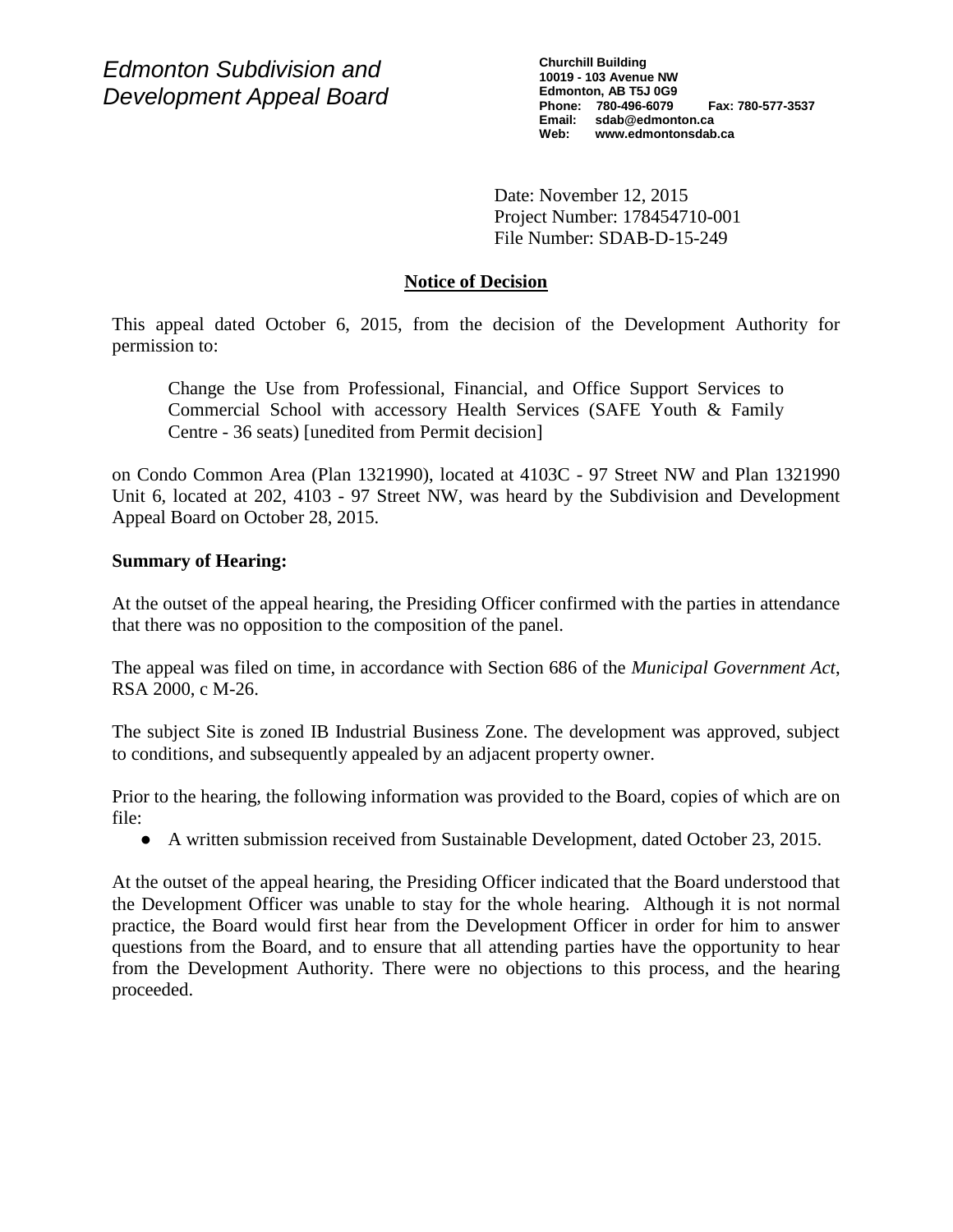The Board heard from Mr. Lee, representing Sustainable Development, who made the following points:

- 1. He reviewed the submission that he provided to the Board.
- 2. The proposed development did not require variances, therefore, his technical review was limited to the parking impact.
- 3. He referred to Section 54 of the *Edmonton Zoning Bylaw* when making his decision and found that the proposed development would have a reduced parking impact for the change of Use.

In response to questions from the Board, Mr. Lee provided the following information:

- 1. He classified the proposed Use as a Commercial School and not a private school.
- 2. Based on his understanding, private schools are provincially accredited Kindergarten to Grade 12 schools that are privately funded.
- 3. Commercial **S**chools refer to other education services such as Kumon tutoring.
- 4. With regard to what he considered when approving the proposed development, he stated that he reviewed the parking impact and whether there were any plans relating to the area.
- 5. In this instance, he did not have any planning reasons to refuse the proposed development.
- 6. There was an outline plan related to this area, but it is not a statutory plan and governs rezoning application**s** rather than situations such as the one before this Board where there is a change in Use for an existing building.
- 7. He confirmed with the Respondent that the building will not be used as a Religious Assembly.
- 8. He could not confirm if the proposed development would have any signage; however, that would require a separate application.

The Board heard from Mr. Nikel, representing the Appellant, CONTAVA Inc., who was accompanied by Mr. Lucht, representing Complete Communications, who together made the following points:

- 1. They are representing the 97 Street Condominium Association and existing business owners in the building.
- 2. Currently, there are three business owners on the subject Site who were not aware that a school was a potential Use in the building.
- 3. They are concerned that the development will cause excess traffic in the area.
- 4. The building has a single entrance door with a narrow staircase.
- 5. All the businesses in the building have normal business hours.
- 6. The proposed Use will operate after hours and on weekends. The hours associated with the proposed development may conflict with the building maintenance schedule.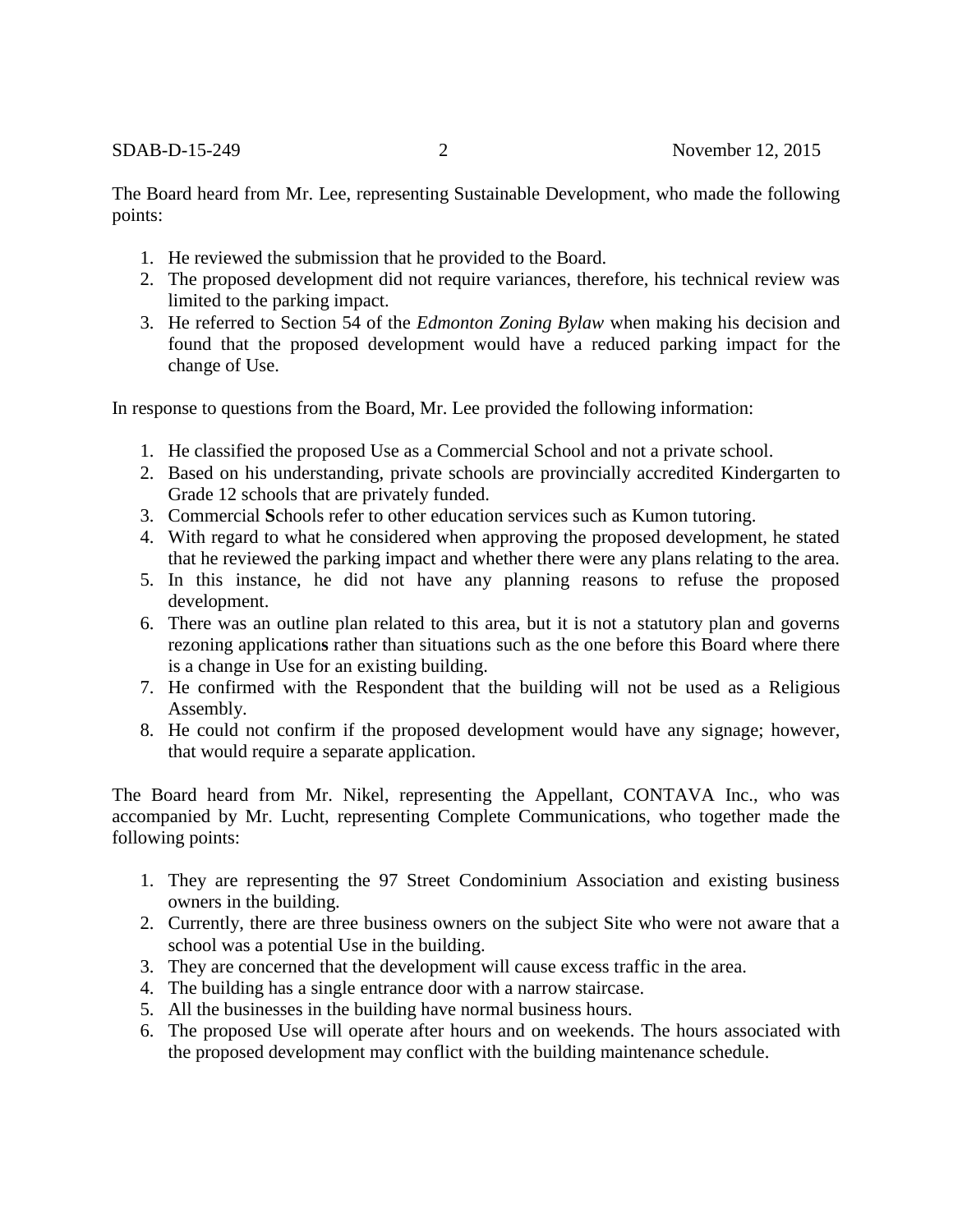- 7. The proposed 36 seats in the development will create additional traffic and parking in the area.
- 8. The Respondent does not own the space in the building and is a tenant in the building.
- 9. They questioned if the development is a permanent change in the building or if it would be restricted.
- 10. Snow removal will take place after 5:00 p.m. when the businesses are closed.
- 11. Mr. Nikel owns approximately 50 percent of the building space.
- 12. There are no Condominium Board restrictions with the Use of the space in the building.
- 13. CONTAVA Inc. has approximately 40 employees, operates from Monday to Friday, 8:00 a.m. to  $5:00$  p.m. and occasionally from  $7:00$  a.m. to  $6:00$  p.m.
- 14. Mr. Lucht's company, Complete Communications, occupies approximately 30 percent of the office space.
- 15. The other business owner in the building is Twist Marketing.
- 16. The proposed application does not contravene the condominium's Bylaws.
- 17. Managing such a different business in the building will be an inconvenience.
- 18. The proposed development is not compatible with the existing Uses in the building.
- 19. They do not have an issue with the existing businesses operating after hours to 10:00 p.m. or 11:00 p.m.
- 20. Since they filed the appeal, they have spoken with the Appellant and they understand the nature of the proposed development.

The Board then heard from Mr. Mohamed, representing the Respondent, Safe Youth & Family Centre, who made the following points:

- 1. He spoke to the Appellant on two occasions and explained the proposed development to them.
- 2. The proposed Use is for a non-profit organization that helps troubled youth.
- 3. The proposed development provides an after school program that includes tutoring and counselling on weekends and after business hours.

In response to questions by the Board, Mr. Mohamed provided the following information:

- 1. He confirmed that he has a five year lease.
- 2. The clientele is made up of two categories of youth:

a. Older youth aged 18 to 19 years old who will be provided counselling services on an intermittent basis; and

b. Young children around Grades 6 to 8 or ages 8 to 10, or up to 15 to 16, who will be using the facility more regularly after hours to do one or two hours of homework.

- 3. The older children may attend counselling during the day.
- 4. They expect that some of the older children will drive to the subject Site, and younger children will be dropped off by their parents.
- 5. There will be one to two individuals in the office during the day.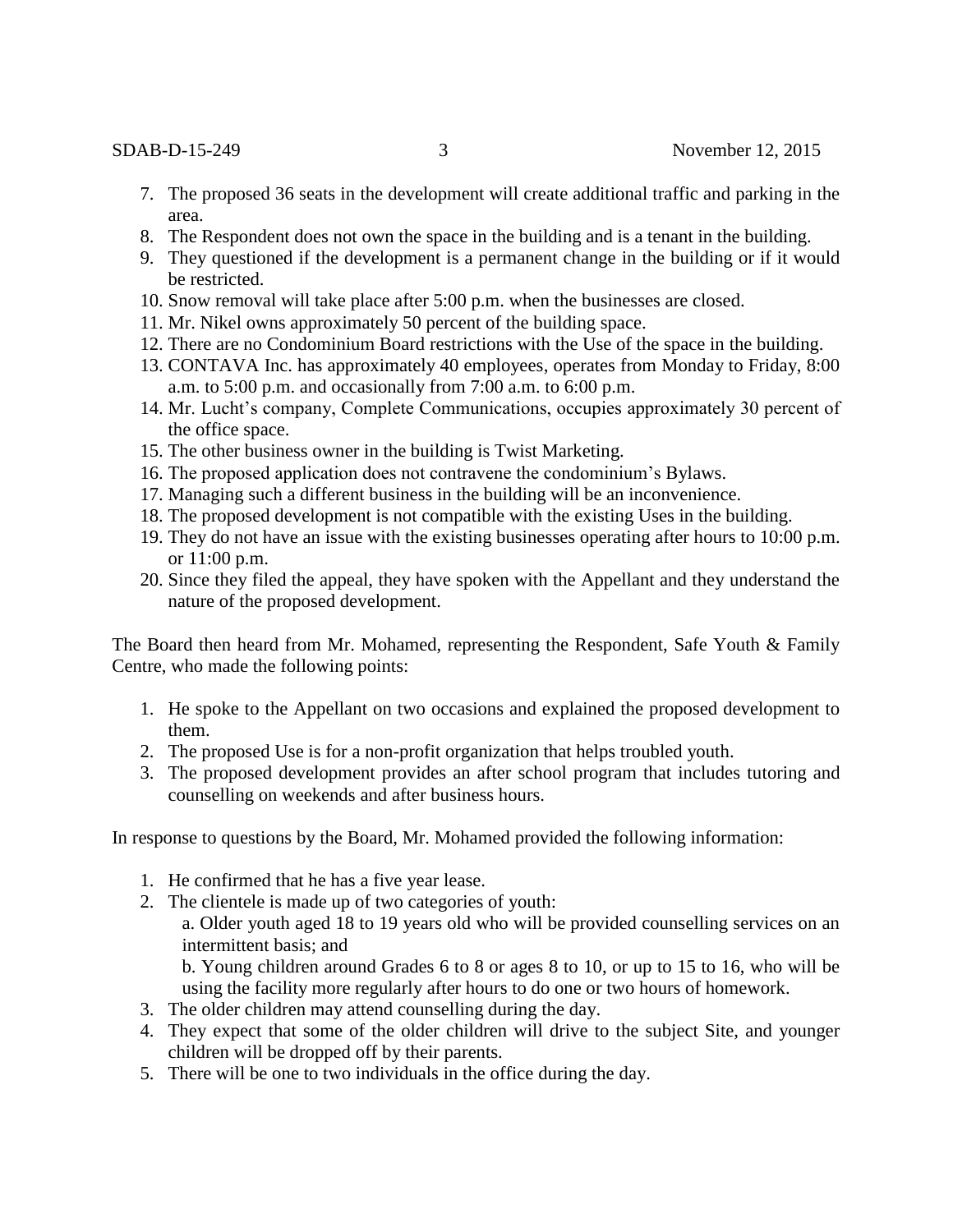- 6. When asked why he had applied for 36 seats, the Respondent stated that the number represented the maximum seats that would be required in the rare instances (approximately once or twice a year) when Board meetings with trustees and members will be in attendance.
- 7. Tutoring or counselling sessions could be for a single person, up to groups of 10 to 12 youths at a time.
- 8. The organization is targeted toward youth from the East African cultural community.
- 9. In particular, the organization aims to address youth deviance in the Somali community within Edmonton; however, the organization's services are available to all individuals.
- 10. The majority of the youth may be Muslim; however, youth will not be asked about their religious affiliation as a prerequisite to take part in the program. Religious tutoring will not be a component to the services provided.
- 11. The number of employees may increase if the need for the services increase.

Mr. Nikel and Mr. Lucht did not have anything to add in rebuttal.

#### **Decision:**

The appeal is DENIED and the decision of the Development Authority is CONFIRMED. The development is GRANTED as approved by the Development Authority, subject to the following CONDITIONS:

- 1. No parking, loading, storage, trash collection, outdoor service or display area shall be permitted within a Setback.
- 2. All required parking and loading facilities shall only be used for the purpose of accommodating the vehicles of clients, customers, employees, members, residents or visitors in connection with the building or Use for which the parking and loading facilities are provided, and the parking and loading facilities shall not be used for driveways, access or egress, commercial repair work, display, sale or storage of goods of any kind.
- 3. Any outdoor lighting for any development shall be located and arranged so that no direct rays of light are directed at any adjoining properties, or interfere with the effectiveness of any traffic control devices.

#### **Reasons for Decision:**

The Board finds the following:

1. The proposed development is a Discretionary Use in the IB Industrial Business Zone.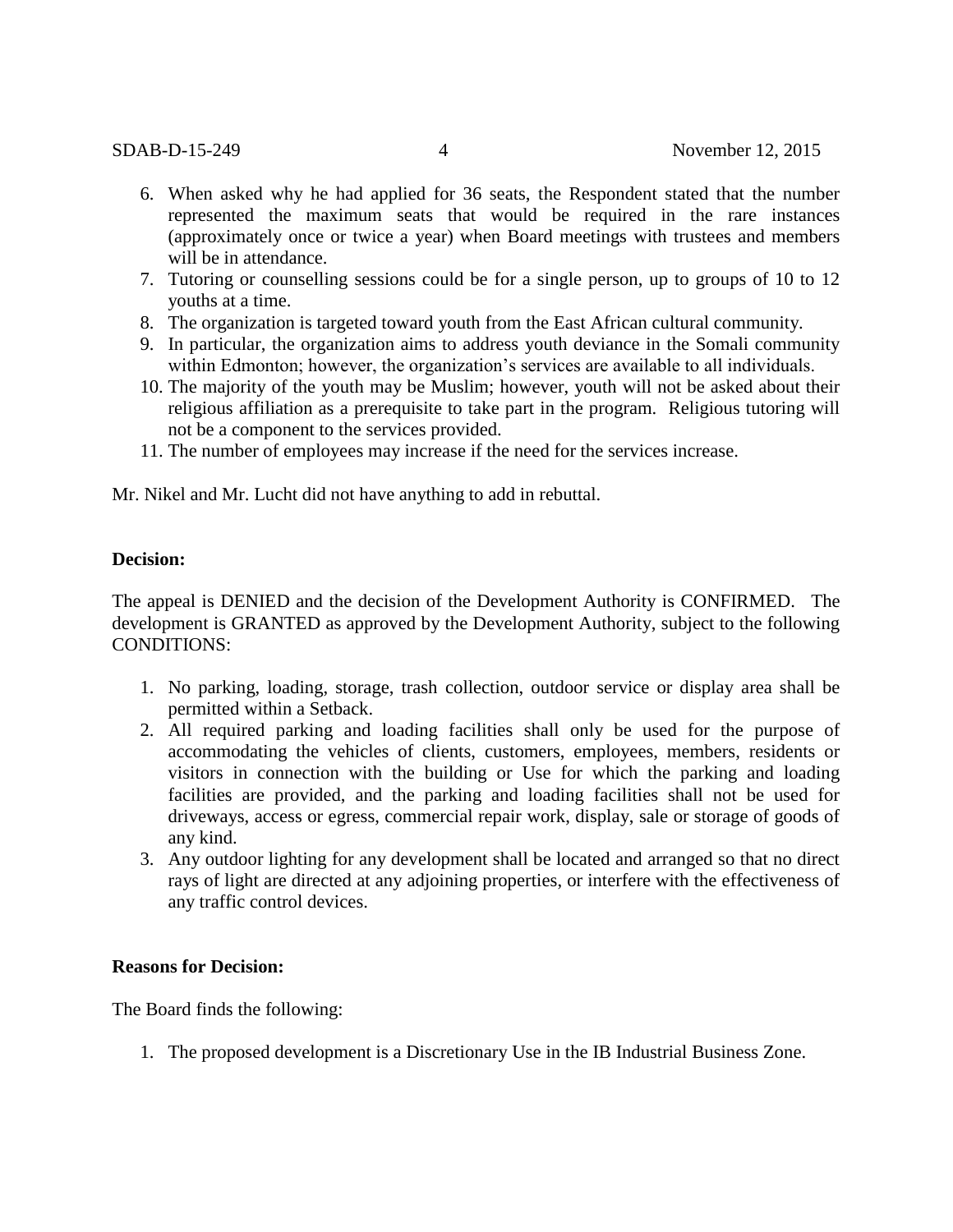- 2. Although the Appellant was concerned with regard to parking impacts, particularly after hours, the Development Authority reviewed the parking and found that there will be a decrease in the number of required parking spaces.
- 3. Based on the evidence submitted, the Commercial School will be used primarily later in the afternoon for tutoring and after-school homework, and on weekends when the majority of businesses in the building are not using the facility.
- 4. Based on the evidence submitted, the difference in the hours of operation will reduce any potential planning impacts.
- 5. A Commercial School with accessory Health Services is an appropriate Use for this site.
- 6. The proposed development meets the regulations of the *Edmonton Zoning Bylaw* and no variances are required.
- 7. No planning reasons were provided to the Board to justify refusal of the proposed development. Condominium bylaws are a separate matter upon which the Board takes no position.
- 8. Based on the above, it is the opinion of the Board that the proposed development will not unduly interfere with the amenities of the neighbourhood, nor materially interfere with or affect the use, enjoyment or value of neighbouring parcels of land.

### **Important Information for Applicant/Appellant**

- 1. This is not a Building Permit. A Building Permit must be obtained separately from the Sustainable Development Department, located on the  $5<sup>th</sup>$  Floor, 10250 – 101 Street, Edmonton.
- 2. Obtaining a Development Permit does not relieve you from complying with:
	- a) the requirements of the *Edmonton Zoning Bylaw*, insofar as those requirements have not been relaxed or varied by a decision of the Subdivision and Development Appeal Board;
	- b) the requirements of the *Alberta Safety Codes Act*, RSA 2000, c S-1;
	- c) the requirements of the *Permit Regulation*, Alta Reg 204/2007;
	- d) the requirements of any other appropriate federal, provincial or municipal legislation; and
	- e) the conditions of any caveat, covenant, easement or other instrument affecting a building or land.
- 3. When an application for a Development Permit has been approved by the Subdivision and Development Appeal Board, it shall not be valid unless and until any conditions of approval, save those of a continuing nature, have been fulfilled.
- 4. A Development Permit will expire in accordance to the provisions of Section 22 of the *Edmonton Zoning Bylaw 12800*, as amended.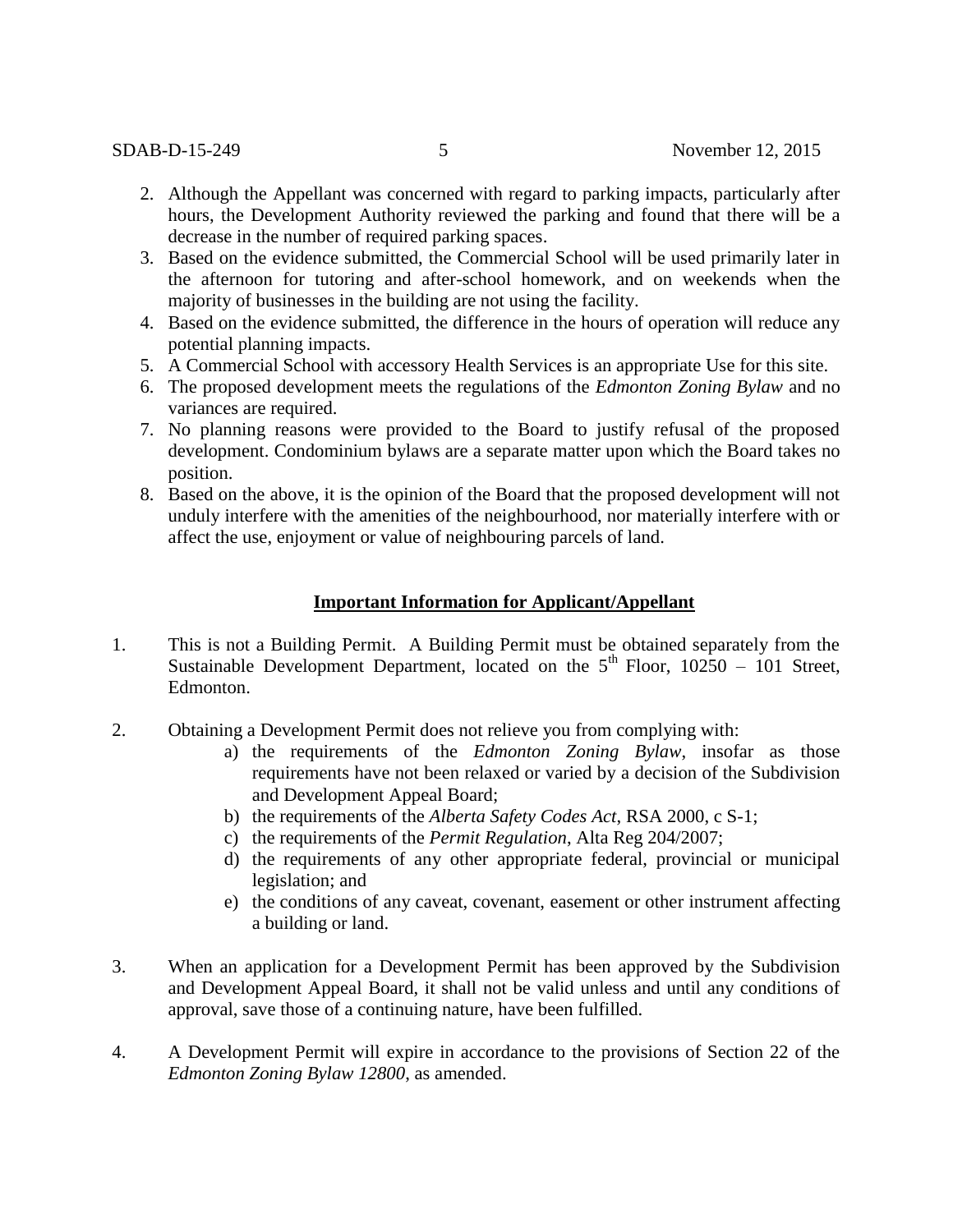- 5. This decision may be appealed to the Alberta Court of Appeal on a question of law or jurisdiction under Section 688 of the *Municipal Government Act*, RSA 2000, c M-26. If the Subdivision and Development Appeal Board is served with notice of an application for leave to appeal its decision, such notice shall operate to suspend the Development Permit.
- 6. When a decision on a Development Permit application has been rendered by the Subdivision and Development Appeal Board, the enforcement of that decision is carried out by the Sustainable Development Department, located on the 5th Floor, 10250 – 101 Street, Edmonton.

*NOTE: The City of Edmonton does not conduct independent environmental checks of land within the City. If you are concerned about the stability of this property for any purpose, you should conduct your own tests and reviews. The City of Edmonton, when issuing a development permit, makes no representations and offers no warranties as to the suitability of the property for any purpose or as to the presence or absence of any environmental contaminants on the property.*

> Ms. P. Jones, Presiding Officer Subdivision and Development Appeal Board

CC: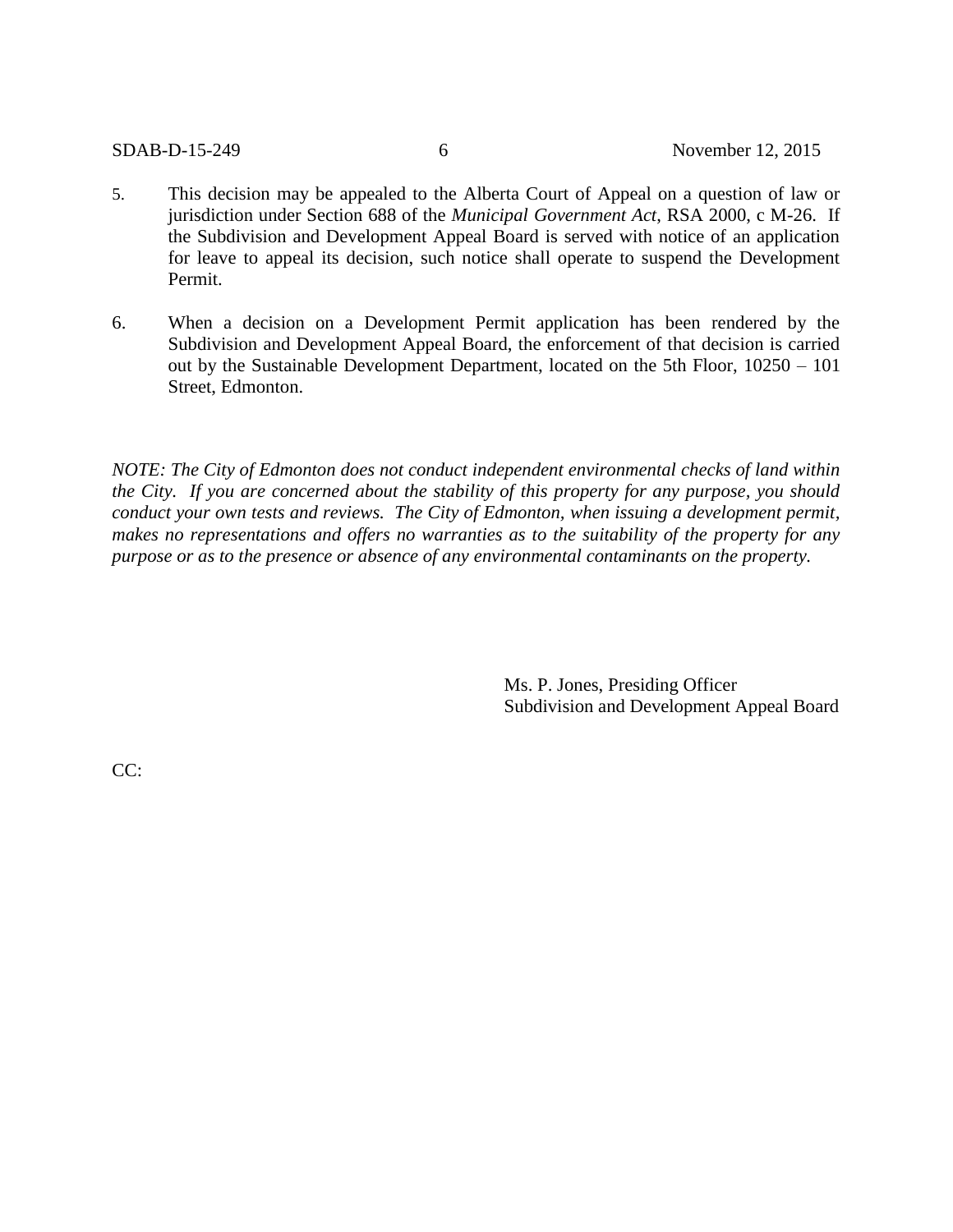*Edmonton Subdivision and Development Appeal Board* **Churchill Building 10019 - 103 Avenue NW Edmonton, AB T5J 0G9 Phone: 780-496-6079 Fax: 780-577-3537 Email: sdab@edmonton.ca Web: www.edmontonsdab.ca**

Date: November 12, 2015 Project Number: 073174988-005 File Number: SDAB-D-15-250

# **Notice of Decision**

This appeal dated October 5, 2015, from the decision of the Development Authority for permission to:

Change the digital panels of a Freestanding Minor Digital On-Premises Off-Premises Sign from  $[3.1 \text{ m x } 3.1 \text{ m}]$  to  $[6.1 \text{ m x } 3.1 \text{ m}]$  - increase to the sign and copy areas (PARSONS CENTRE)

on Condo Common Area (Plan 1024895,0920843,0920863), located at 2951 - Ellwood Drive SW and Plan 0920863 Unit 19, located at 2907 - Ellwood Drive SW, was heard by the Subdivision and Development Appeal Board on October 28, 2015.

## **Preliminary Matter:**

At the outset of the appeal hearing, the Presiding Officer confirmed with the parties in attendance that there was no opposition to the composition of the panel.

The Presiding Officer first addressed the issue of jurisdiction and whether the appeal was filed within the allowable 14-day appeal period, pursuant to section 686 of the *Municipal Government Act*, RSA 2000, c M-26 (the "MGA")*.*

The Board heard from Mr. Chopko and Mr. Balaban, representing the Appellant, Impact Property Advisors, who provided the following information with regard to the timing of filing the appeal:

- 1. They believe that they received the refused decision on October 1, 2015.
- 2. Between July 24, 2015 and October 1, 2015, Mr. Balaban spoke with the Development Authority but could not confirm if they were told what the decision would be.
- 3. Daniel Hindmarsh signed for the registered mail at their office on October 1, 2015.
- 4. They could not confirm who received the mail on July 29, 2015 as Mr. Balaban was out of town at that time. Several employees were also away at that time.
- 5. Prior to July 24, 2015, they had discussions with the Development Authority with respect to submitting a revised roadway plan.
- 6. Mr. Chopko did not have any conversations with the Development Authority until today.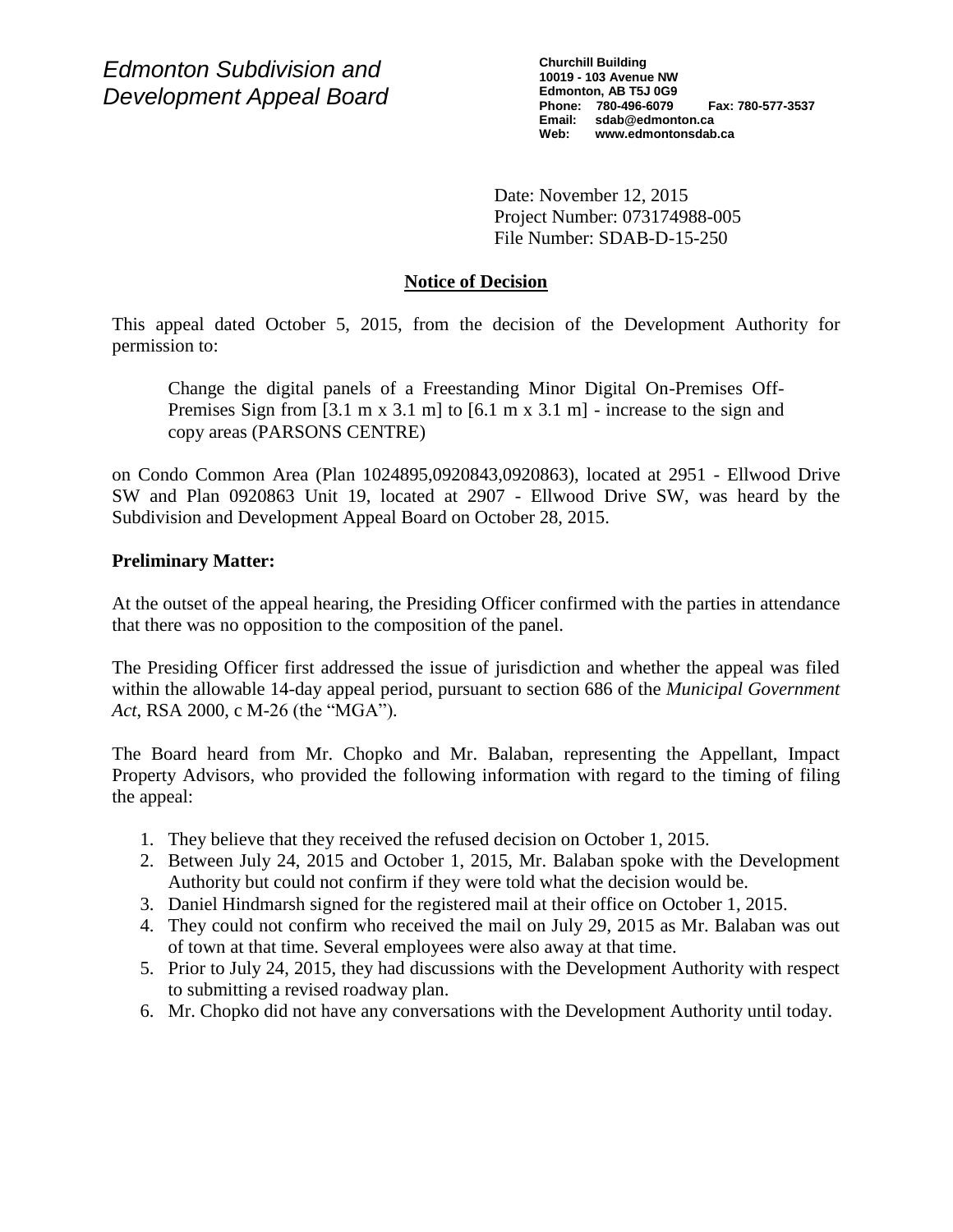The Board then heard from Ms. Noorman and Mr. Ahuja, representing the City of Edmonton's Sustainable Development Department, who provided the following information with regard to the timing of filing the appeal:

- 1. The permit was refused on July 24, 2015.
- 2. The refused permit was sent to the address provided on the development permit application.
- 3. The mail was returned to Sustainable Development in late September 2015.
- 4. Ms. Noorman indicated that she contacted Mr. Balaban to obtain a valid mailing address.
- 5. The envelope of the first mailing had the address crossed out and it was returned to Sustainable Development.
- 6. They believe the envelope was returned to Sustainable Development on September 30, 2015, the day before the second notice was sent out on October 1, 2015.
- 7. There were no conversations with the Appellant between the July 24, 2015 decision and when the appeal was filed.
- 8. The Development Authority did inform the Appellant that the development permit would be refused prior to the decision dated July 24, 2015.
- 9. Mr. Ahuja indicated that there were ongoing conversations with the Appellant because there were several proposed changes to the proposed Sign.

In rebuttal, Mr. Chopko and Mr. Balaban made the following points:

- 1. The proposed Sign is for a condominium unit that consists of a Sign and the address used in the first mailing is for the condominium Site as a whole.
- 2. There is no building address available for the proposed Sign.

# **MOTION:**

That the Board assumes jurisdiction pursuant to Section  $686(1)(a)(i)$  of the MGA.

# **REASONS FOR DECISION:**

The Board finds the following:

- 1. The Development Authority met with the Appellants prior to making the decision on July 24, 2015 and informed them that the proposed development would be refused.
- 2. Based on the evidence submitted, the meeting itself does not constitute notice of the refused permit as contemplated under Section 686(1)(a)(i) of the MGA.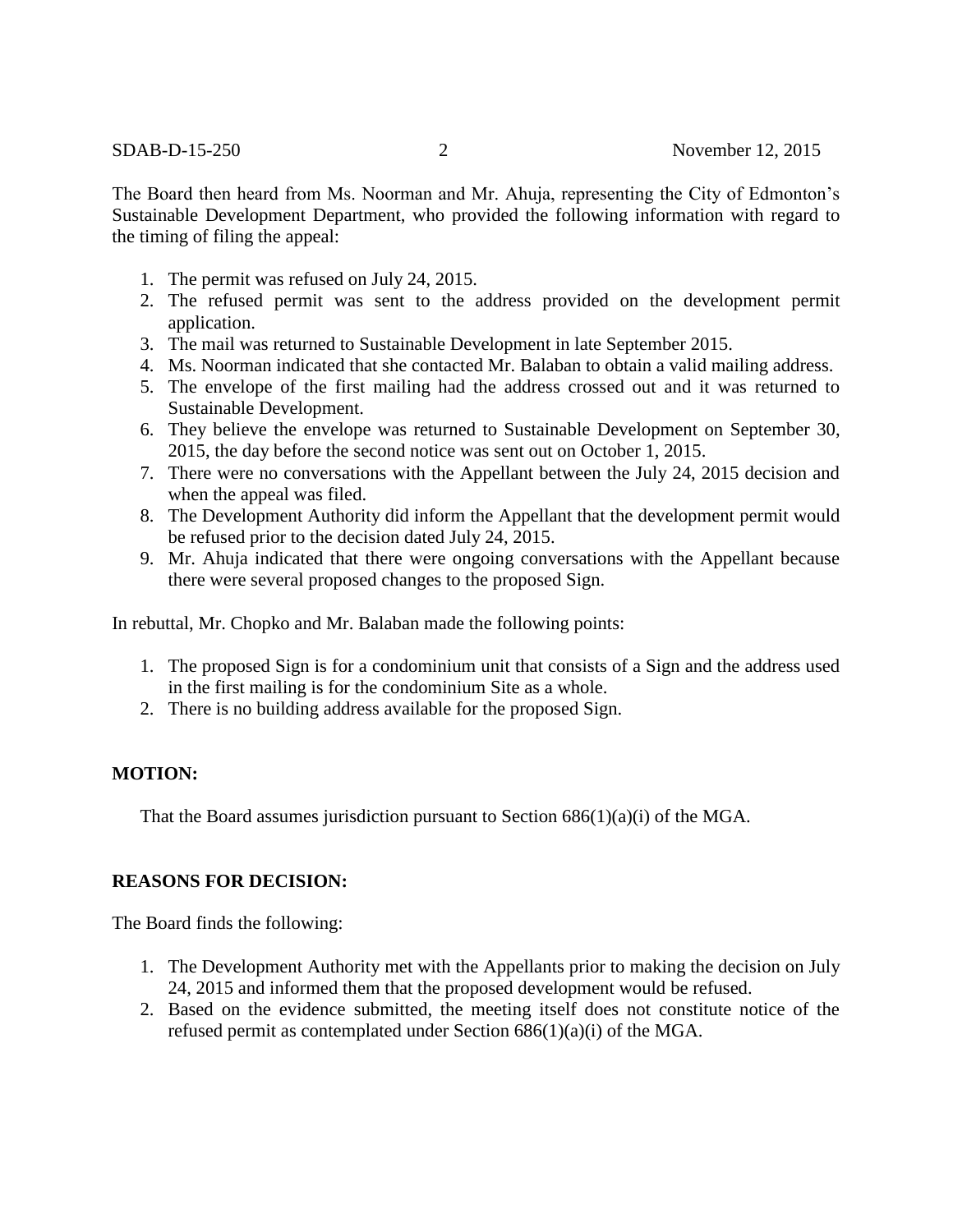- 3. A review of the permit refusal shows that there were two addresses on file: one of which is for the condo common area where the sign is located, and where there would be no one available to receive mail. The Board therefore finds that the refused permit was sent to the wrong address.
- 4. There is no evidence of any other form of communication between Sustainable Development and the Appellant between July 24, 2015 and the end of September 2015.
- 5. When the original notification was returned to Sustainable Development at the end of September 2015, the Development Authority contacted the Appellant to get a proper address and re-sent the refused permit, which was received by the Appellant and signed for on October 1, 2015
- 6. The Board notes that upon receipt of the refused permit, the Appellant promptly filed the Notice of Appeal on October 5, 2015.
- 7. Based on the evidence provided, the Board determined the Appellant was notified of the refusal of the development permit on October 1, 2015. Therefore, pursuant to Section 686(1)(a)(i) of the *MGA*, the appeal that was filed on October 5, 2015 fell within the legislated 14 days deadline.

## **Summary of the Hearing:**

The subject Site is zoned EIB Ellerslie Industrial Business Zone. The development permit was refused because of an excess in the maximum allowable Height, and a deficiency in the proposed Sign Area.

Prior to the hearing the following information was provided to the Board, copies of which are on file:

- Canada Post Delivery Confirmation receipts showing deliveries on July 29, 2015 and October 1, 2015;
- Development Permit Application and Development Permit;
- Written submission received from Sustainable Development on October 13, 2015;
- Email containing reasons for the Appeal received on October 21, 2015;
- Email notice from the SDAB regarding the time of the hearing;
- Email from the SDAB to the Development Officer regarding the Appeal;
- Email from Transportation Services regarding road widening;
- Email from Transportation Services; and
- A submission from the Appellants on October 28, 2015, prior to the start of the hearing.

The Board heard from Mr. Chopko and Mr. Balaban, representing Impact Property Advisors, who made the following points:

1. They reviewed the package previously submitted to the Board.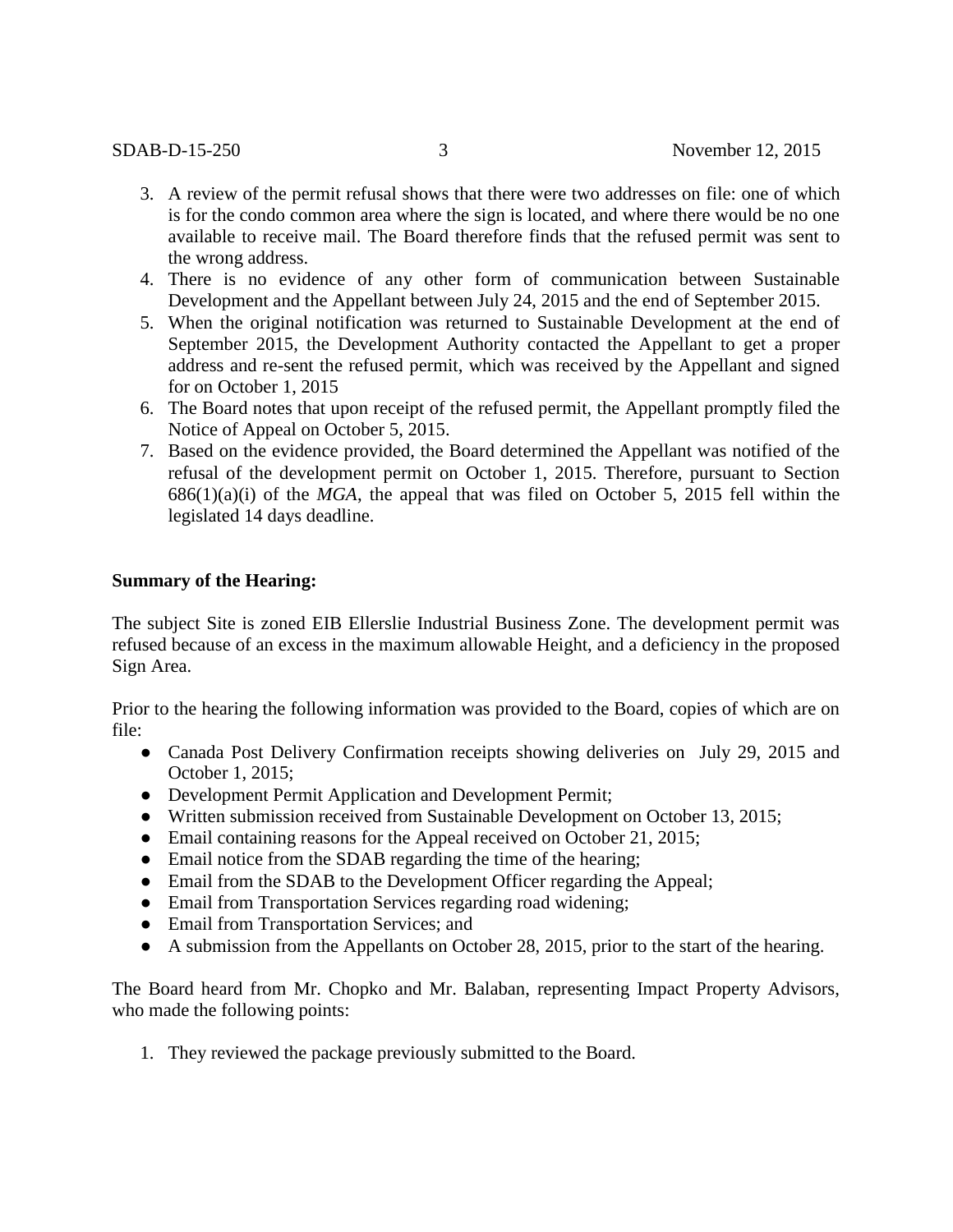- 2. They are part owners of the development. They purchased Unit 10, which is 5 foot wide and 20 foot deep in the common property area where the existing Sign was previously approved.
- 3. Initially, they purchased the Sign for the entrance to Parsons Centre to advertise their onpremise businesses.
- 4. They wanted to alter a portion of the Sign face by retrofitting a 10 foot by 20 foot digital component while retaining some existing static panels.
- 5. They want to expand the advertising on the Sign by applying for an On-premises Off-Premises Sign.
- 6. The 10 foot by 10 foot panel is inappropriate, given the industry standard which is considerably larger.
- 7. The proposed development will be located no closer to Parsons Road than the existing Sign because it will fit within the 20 foot length of Unit 10. The existing supporting structure will not change.
- 8. They referred to photographs in their submission showing: 1) the location of the proposed retrofit; 2) another sign located to the east which is also close to the roadway; and 3) a Sign at the intersection of Ellerslie Road and Parsons Road.
- 9. They are not proposing to change the Height of the existing structure. With respect to the proposed portion of the retrofit, the Height to the top of the digital portion of the Sign face will be 0.62 metres above 8 metres.
- 10. The Setback will remain the same, and the Sign face will be contained within Unit 10 and will not encroach on the parking lot area.
- 11. This property was originally designated for a Digital Sign and the proposed Sign will fit in the 5 foot by 20 foot dimensions of Unit 10, making this a viable development.
- 12. Unit 10 was a marked lot on the original Condominium Plan, and they purchased it based on these representations.
- 13. They provided the Board with a photograph of a mock-up of the proposed Digital Sign superimposed on the existing Sign, marked Exhibit A.
- 14. They provided the Board with a photograph of a mock-up of the Sign from the other direction, and a photograph of the existing Digital Sign at the intersection of Ellerlsie Road and Parsons Road, marked Exhibit B.
- 15. In their opinion, the signs in Exhibit A and B are similar.

In response to questions from the Board, Mr. Chopko and Mr. Balaban provided the following information:

- 1. Exhibit A shows the proposed development looking south and that the Sign extends the full 20 foot length of Unit 10.
- 2. The 2009 Condominium Plan specifies that there will be a Sign on Unit 10.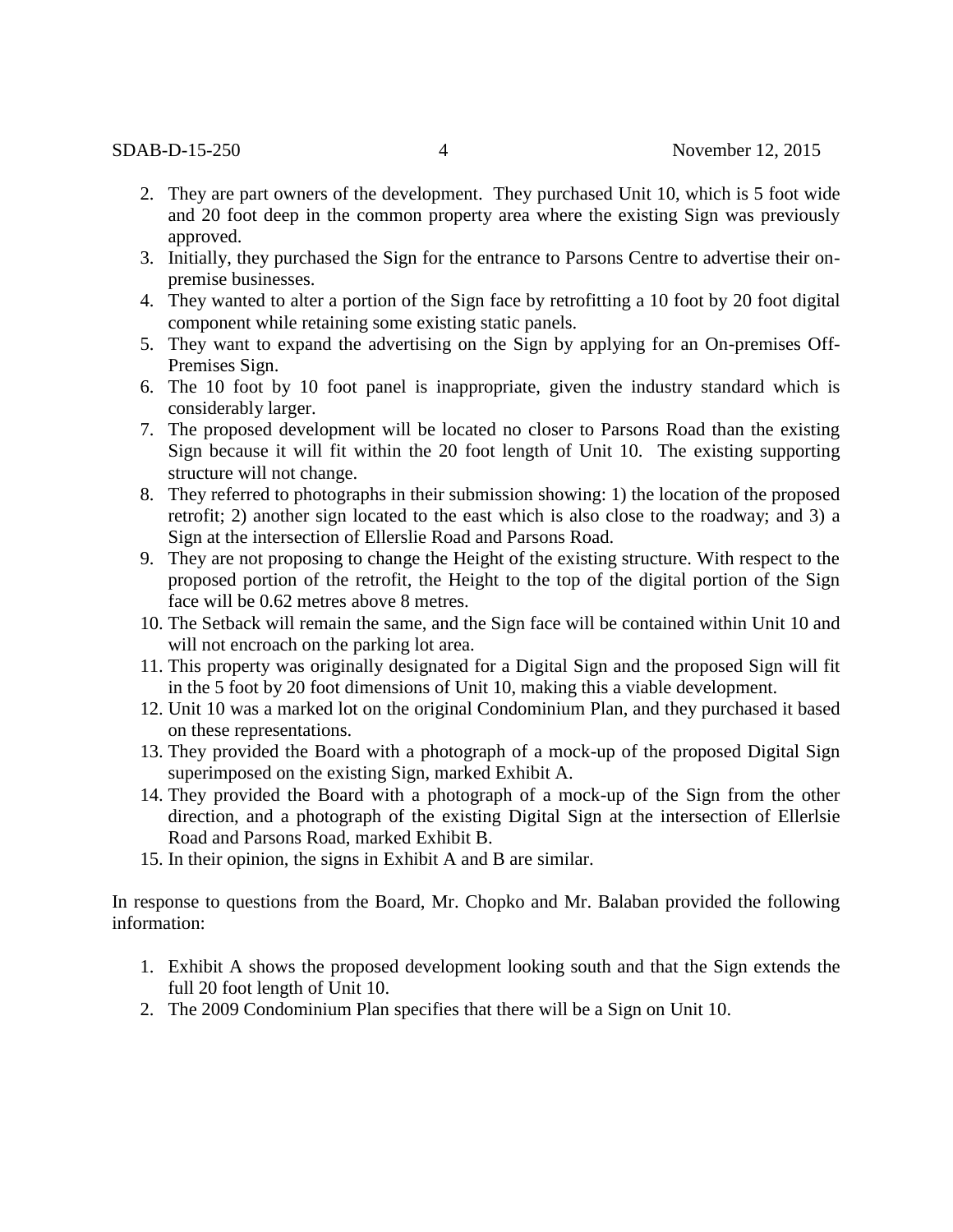- 3. Given the dimensions of Unit 10, the proposed Sign will not encroach on any other lot. They confirmed that the aerial photographs show the location of the Sign and two similar Digital On-premises Off-premises Signs and how they are similar to the proposed development.
- 4. The Sign in Exhibit B is located half a block east and as close, if not closer, to the road and appears to be on common property. The proposed Sign will be on its separate Unit.
- 5. There is a 502 metres separation distance between the proposed Digital Sign and the Digital Sign at the corner of Ellerslie Road and Parsons Road and 175 metres separation distance from the Hughes Digital Sign that is located further north on Parsons Road, as shown in Exhibit B.
- 6. They believe the required separation distance is 100 metres and there is no digital 20 foot by 10 foot Sign in that radius. The closest Sign is the Hughes Car Wash Sign that is 175 metres away.
- 7. They clarified that the Sign is 0.62 metres overheight as they are measuring to the highest edge of the digital face of the Sign, which comes up to the bottom of the Parsons Centre banner.
- 8. The overall structure is not changing, so the Height will not change. The only difference is the addition of the two-sided Digital Sign face.
- 9. All of the electronics associated with the Sign will be underground.
- 10. The three lessees who currently advertise on the static panels have the right to continue for the duration of their lease. However, it is the Appellants' preference that these three lessees move their Signs into the rotation of the Digital Sign face.
- 11. The proposed application is to add a two-sided component to the Sign and the banner. The five lower panels will remain the same.
- 12. The reasons for refusal are the Height and the Setback, which are not changing from the previous application.
- 13. The only change is the digital portion, which will be larger and protrude from the existing base by four to five feet. However, it will remain within the boundaries of the Unit 10.
- 14. They were not certain if a variance was granted for the original Sign as they did not own the property at that time, and the Sign was part of the original development permit.
- 15. Upon reviewing plans submitted with the development permit application, they acknowledged that the extension they are proposing is larger than what is proposed in their submission provided to the Board.
- 16. They clarified that the digital portion of the Sign will be moved inward to cover a portion of the Sign's supporting structure so that the Sign face will not extend beyond the 20 foot width of the Unit.
- 17. The digital portion of the Sign will be 6.096 metres by 3.048 metres, and the existing post will not change.
- 18. The digital faces will be back to back and may be angled out at the main support, but this has not been determined.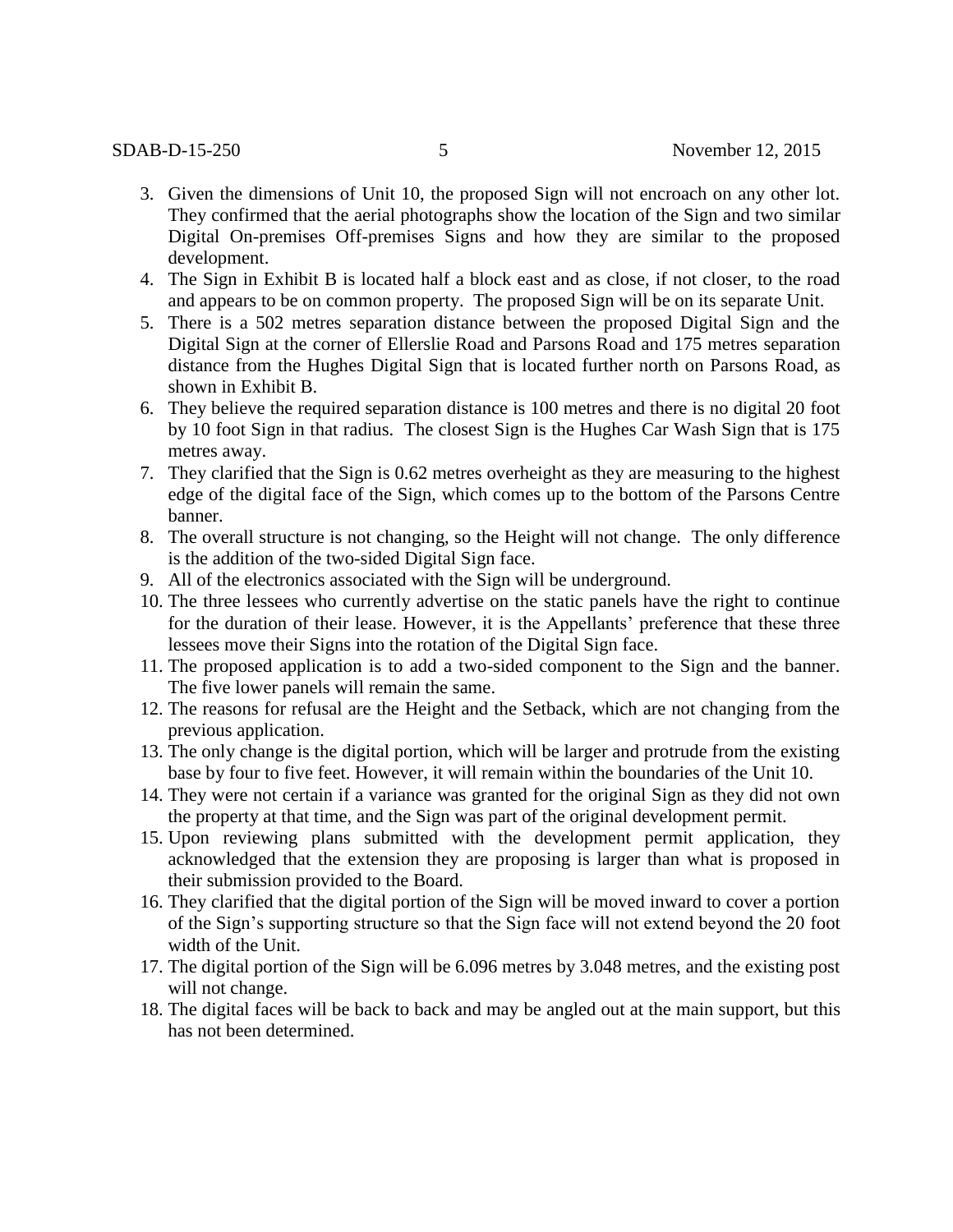- 19. The only difference between the existing Sign and the proposed Sign is the area of the digital face, as the entire proposed Sign will be within the 5 foot by 20 foot dimensions of Unit 10.
- 20. The proposed Sign is no different than the existing Sign.
- 21. The proposed Sign must be within the 5 foot by 20 foot footprint as shown on Page 5 of their submission.
- 22. The green portion on the Site Plan, submitted as Exhibit C, shows the proposed development.
- 23. The provided the Board with the original 2009 Condominium Plan showing Unit 10, marked Exhibit D.
- 24. The road widening plan is not settled and is in the preliminary stages. As yet there is no timeline for it. If approved, it would remove the possibility of a sign on Unit 10.
- 25. The condominium plan is an accurate representation of the road as it presently exists.
- 26. They provided the Board with the original Sign Plan approved in 2009, marked Exhibit E.
- 27. They provided the Board with the stamped approved plan on April 2, 2014 for the 10 foot by 10 foot digital two-sided Sign, marked Exhibit F.
- 28. No Digital Sign has been built since the 2014 approval.
- 29. They provided the Board with the approved Sign permit dated July 25, 2014, which includes a variance to the Sign Area allowing 9.61 square metres and is Setback 0.76 metres, marked Exhibit G. There was no concern regarding the Height or a variance to the Height in the approved permit.
- 30. The Height on the approved Sign in Exhibit F is 32 foot, 10 inches.

The Board then heard from Ms. Noorman and Mr. Ahuja, representing the City of Edmonton's Sustainable Development, who made the following points:

- 1. They referenced the Exhibits provided in the Appellants' submission.
- 2. The mock-up of the Sign shown in Exhibit A was not provided to Sustainable Development and was not part of the information submitted with the development permit application.
- 3. Based on the measurement information provided in the application, the Sign is Setback 0.76 metres from the property line. Because the parcel is 20 foot in size and the Sign is 20 foot in size, and taking into account the existing Setback, the Sign would encroach two and a half feet to three feet onto the neighbouring parcel.
- 4. In determining the Setback, they review the distance from the property line located closest to the public roadway.
- 5. They referred to Page 3 of their submission and discussed the history and sequencing of the various development permit applications for the subject Sign.
- 6. The original development permit application was for a Freestanding On-premises Sign which can be located within the Setback, which was approved.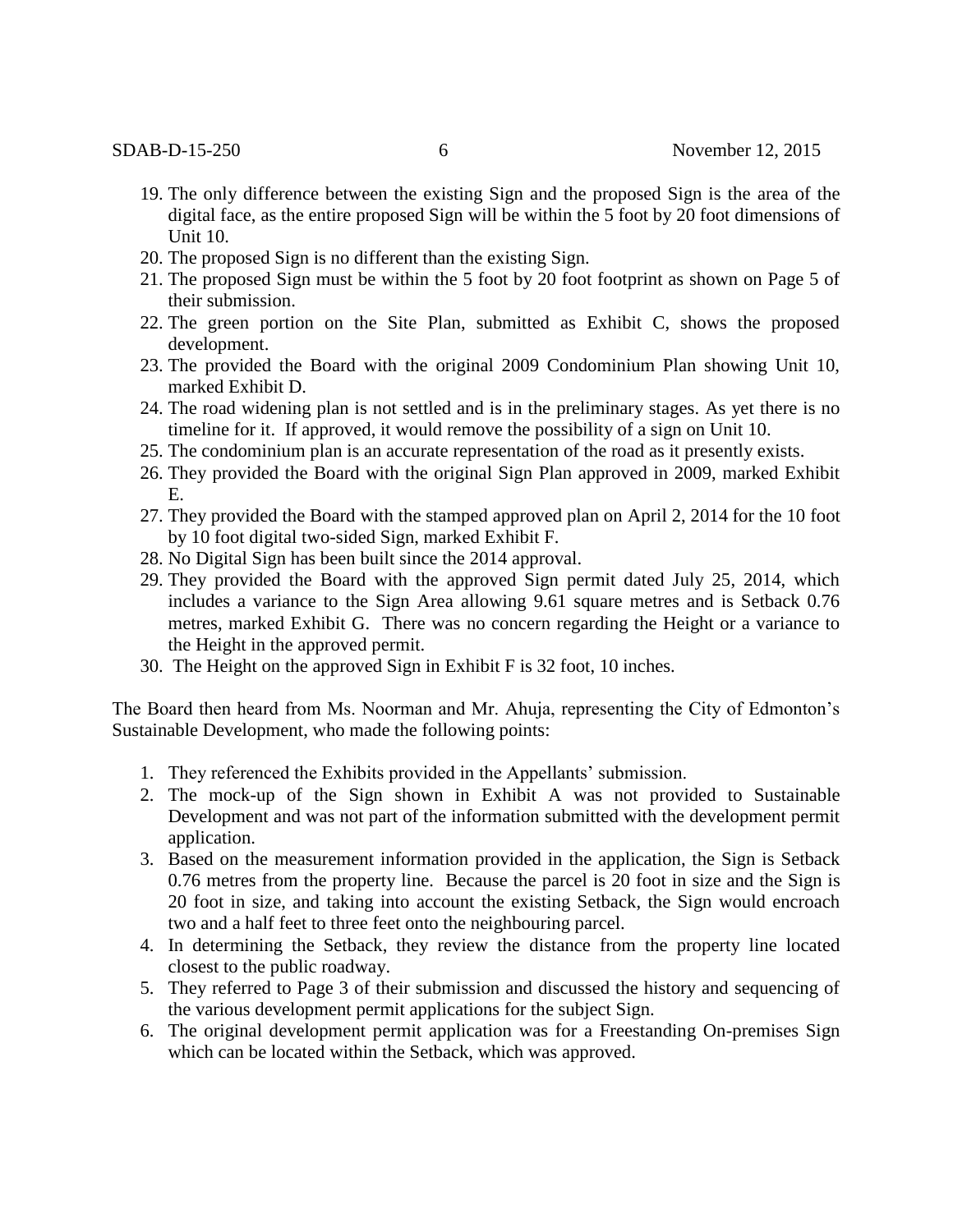- 7. The next development permit was to convert a portion of the Sign to a Digital Sign and to remove the top three static panels and replace them with a digital panel, as digital Signs of less than 8 square metres are allowed in the Setback.
- 8. The Development Authority exercised discretion in granting a variance of 1.0 square metres to allow the initial digital application.
- 9. The third development permit application was to change the content on the digital panel from only an On-premises Sign to an On-Premises/Off-premises Sign, which would not entail any change to the physical dimensions of the Sign itself.
- 10. The current development permit application is different, as it will have a larger digital area. The application was therefore reviewed using the Digital Sign development requirements in the *Edmonton Zoning Bylaw.*
- 11. They requested Survey Plans showing specific dimensions for the Sign and its location from the Appellant, but did not receive them.
- 12. They referenced Exhibit C, showing the Sign as being situated 2 feet, 6 inches from the property line.
- 13. They used Pictometry to make calculations showing the Sign to be 2 feet, 3 inches from the property line.
- 14. Based on the diagram submitted with the development permit application, the proposed Sign will be 20 foot wide with a support structure of 4 foot in width, and a two and a half foot Setback from the property line. They determined that this would exceed the dimensions of the subject property.
- 15. The *Edmonton Zoning Bylaw* states that any Sign greater than 8.0 square metres cannot be located in the required 6.0 metres Setback from the property line.
- 16. With regard to road widening, they stated that if road widening is not scheduled to happen in the next five years, Transportation Services would not necessarily object to the proposed Sign.

In response to questions from the Board, Ms. Noorman provided the following information:

- 1. In the Development Authority's opinion, there is a plan for road widening in the future; however, they could not confirm this.
- 2. They agreed that the road widening will be on the west side of Unit 10.
- 3. In their opinion, the discretionary powers of the Development Officer have been used over time in relation to the various development permit applications for this Sign. However, there is a substantive change for the latest proposed Sign, and the Development Authority should not grant any further Setback variances due to the major impact of the proposed change.
- 4. With regard to the measurement in the Setback, the Development Authority agreed that the proposed added protrusion of the digital portion of the Sign will not change the Setback deficiency, but will make the Sign intrude on the condominium common property.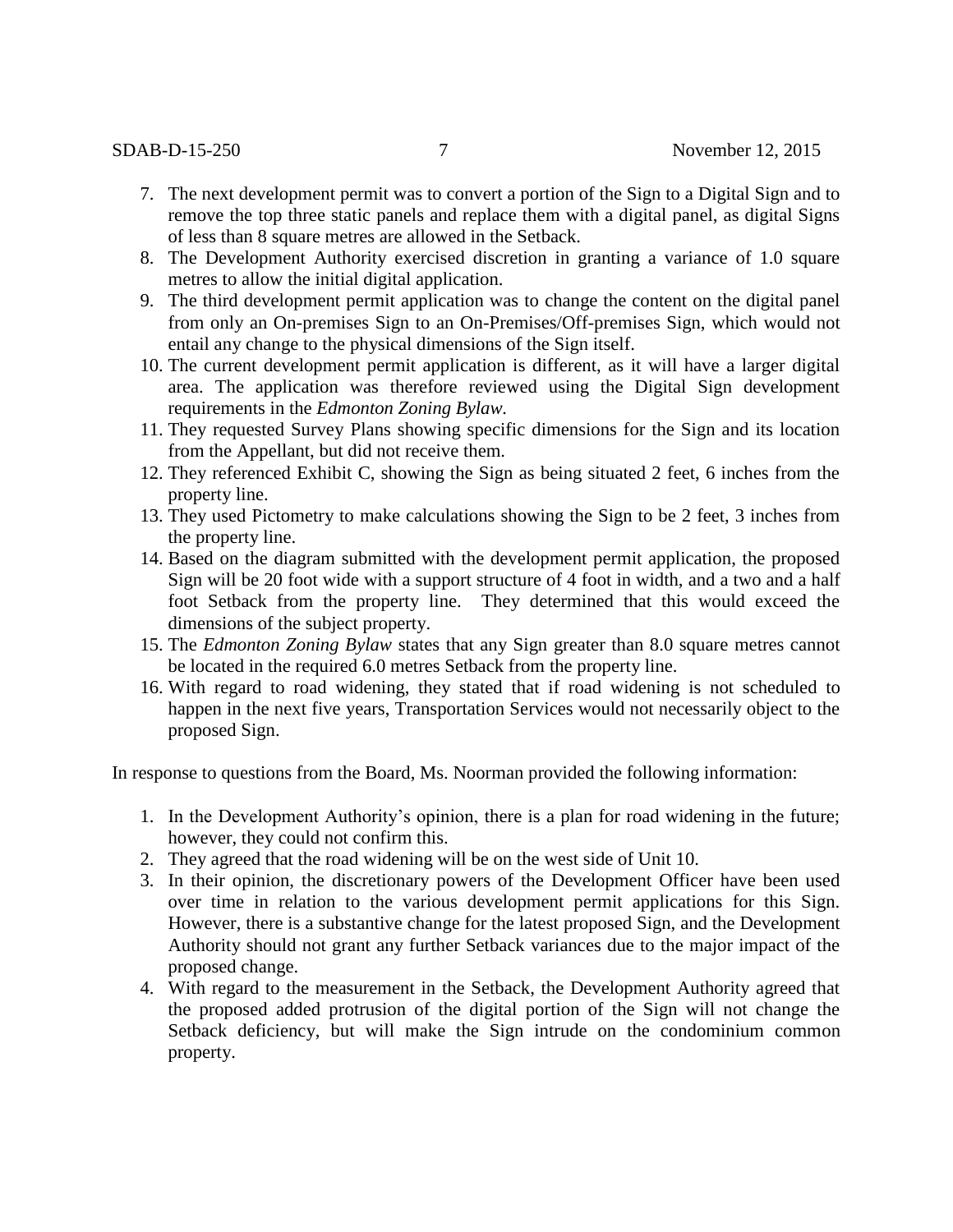- 5. The proposed Sign size of 18.6 square metres per side is double the previous Sign Area, and is too large to consider a variance. The entire Sign structure should be located 6.0 metres away from the property line.
- 6. When asked how they determined that the increase in the proposed Sign Area amounts to 35 square metres, as stated on Page 2 of their submission, they stated that the calculation was based on all of the advertisement content area for one side of the Sign, including the digital and static components, as well as the Parsons Centre banner.
- 7. They chose Schedule 59F of the *Edmonton Zoning Bylaw* instead of Schedule 59J as there were no regulations in Schedule 59J for Minor Digital On-premises Off-premises Signs. In so doing, they used regulations of the underlying zone which shares a similar purpose with the Ellerslie Industrial Business Zone
- 8. The proposed Sign is a Discretionary Use and they used their discretion to apply Schedule 59F.
- 9. They acknowledged that there is no provision in the *Edmonton Zoning Bylaw* that allow substitutions of Schedule F.
- 10. Without a Schedule, they would be forced to refuse the proposed development as there are no regulations to Height or Sign Area.
- 11. They are not certain why Minor Digital On-premises Off-premises Signs are specified as a Discretionary Use in the Ellerslie Industrial Zone, but not addressed in Schedule 59J.
- 12. In their opinion, Schedule 59F was the most suitable Schedule to apply for the proposed development.
- 13. They were asked about the methods used to measure the Setback. They stated they could not treat Unit 10 as a separate lot as it is a Condominium Unit and they need to look at the whole property in determining the Setback.
- 14. They confirmed that Transportation looked at the cone of vision when reviewing the Sign and were not opposed to the proposed Sign.
- 15. There is nothing in the *Edmonton Zoning Bylaw* that prohibits Minor Digital On-premises Signs being located in the Setback. They could not point to any specific prohibition; however, because the Sign is a Discretionary Use, they could exercise their discretion and require it to be located outside of the Setback.
- 16. If there are planning reasons for restricting Signs in the Setback from other Signs in the area, the key determinant is due to the Setback on adjacent roadways.
- 17. They made reference to a requirement for separation distance based on Sign Area.
- 18. The original approved Digital Sign was approved based on 9.0 square metres Sign Area and a smaller separation distance was required and not an issue at that time.
- 19. They confirmed that the separation requirements are the same for Digital Signs greater than 8.0 square metres in Schedule 59E through Schedule 59J of the *Edmonton Zoning Bylaw.*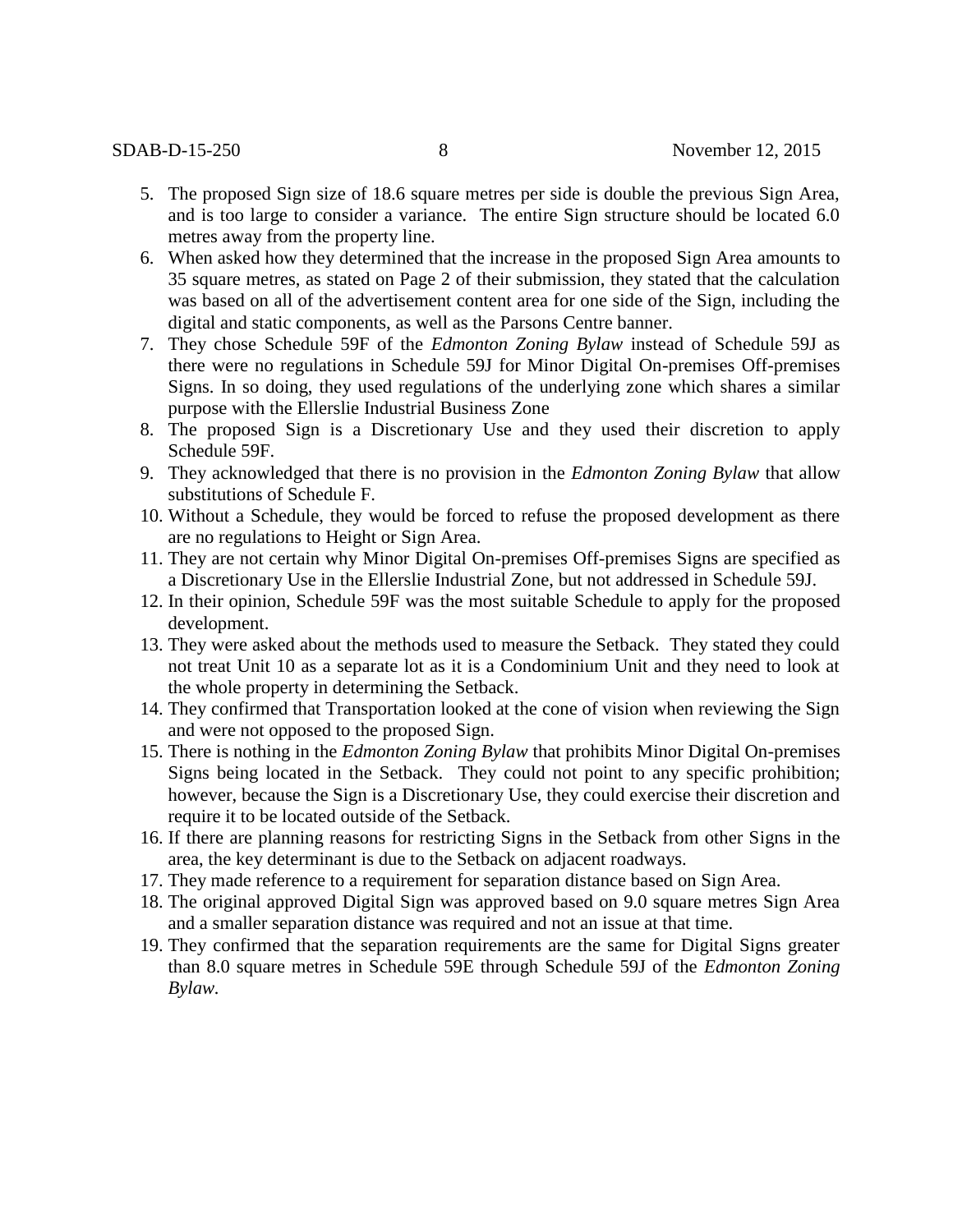In rebuttal, Mr. Chopko and Mr. Balaban made the following points:

- 1. They provided the Board with Exhibit H, a closer view of the sign in exhibit B and indicated that it was approximately 8 feet from the public roadway.
- 2. The subdivision was approved in 2009 and they had no control over the location of Unit 10.
- 3. The proposed Sign must be located in the 5 foot by 20 foot Unit and can only be built in this location.
- 4. The proposed Sign is similar to other Signs in the area that were approved.
- 5. Transportation Services is not opposed to the proposed Sign.
- 6. In their opinion, only a Sign will be able to fit in Unit 10.

#### **Decision:**

The appeal is DENIED and the decision of the Development Authority is CONFIRMED. The development is REFUSED.

## **Reasons for Decision:**

The Board finds the following:

- 1. The proposed development, a Digital On-premises Off-premises Sign, is a Discretionary Use in the EIB Ellerslie Industrial Business Zone.
- 2. The proposed development is to be located on Unit 10 of the Parsons Centre Condominium Development.
- 3. Based on the evidence submitted, there is an existing Sign located on the subject Site. However, it was erected as a static On-premises Sign, and the Development Authority used Discretion when it was originally proposed in 2009 to vary the Height up to 10 metres.
- 4. Based on the evidence submitted, the proposed Sign exceeds the maximum Height of 8.0 metres prescribed for Minor On-premises Off-premises Digital Signs in every Schedule of Section 59 of the *Edmonton Zoning Bylaw*, which speaks to the Height of Signs.
- 5. These guidelines also indicate that because of the size of the proposed digital Sign it will not comply with requirements for Separation Distance between digital Signs.
- 6. The Board finds that the information presented at the hearing is different than what was submitted to Sustainable Development, particularly with respect to the proposed Digital Sign face.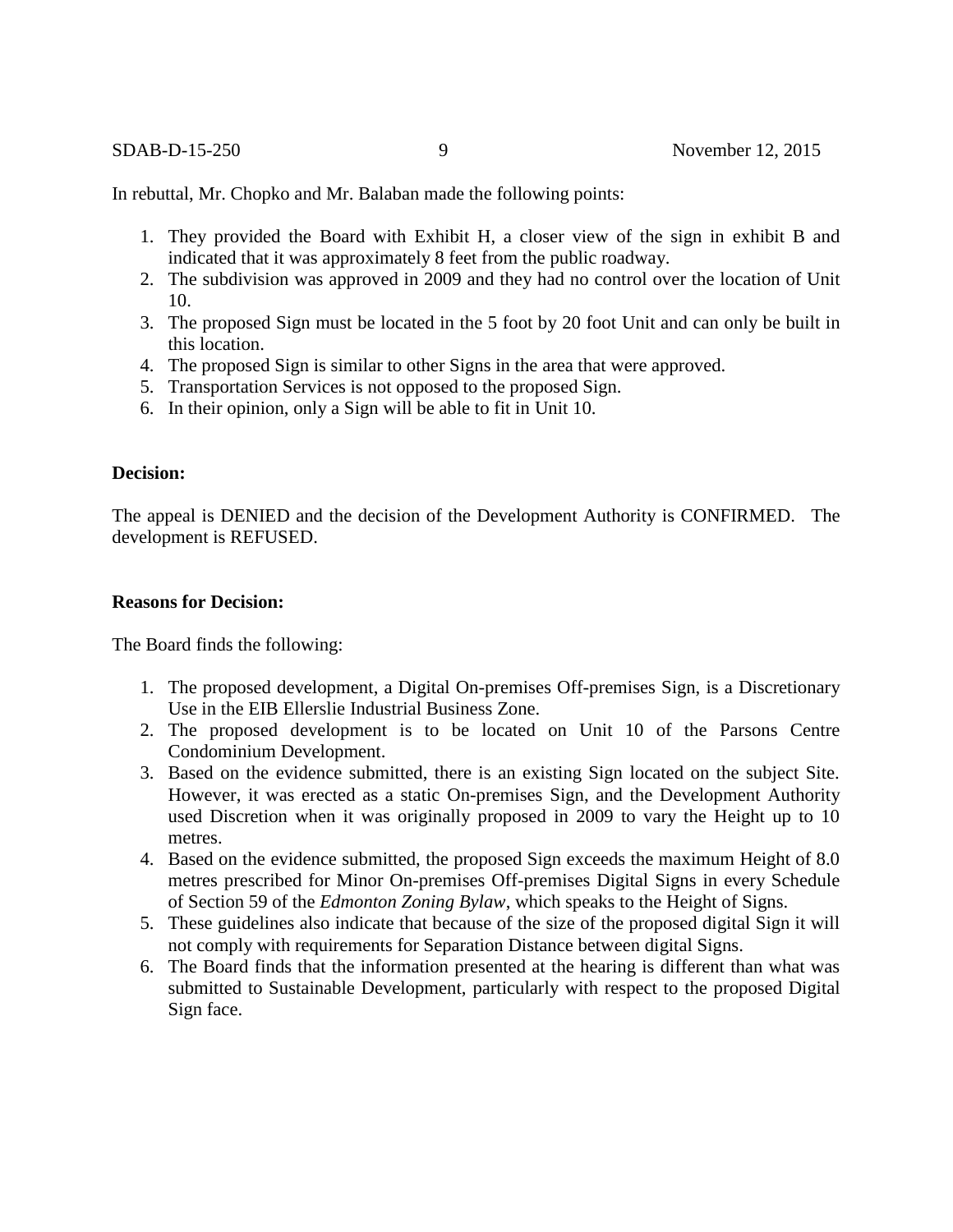- 7. The Board accepts the submissions of the Development Officers that the proposed development with a doubling of the digital portion of the Sign Area and a retention of the static Sign Area represents a significant change from the Sign as approved most recently in 2014.
- 8. The proposed development is as large as Unit 10, which is a fundamental factor in the Board's consideration, given the ambiguity of the Appellant's evidence regarding potential protrusions of the Digital Sign outside of the subject Site, Unit 10.
- 9. The Appellant did not provide a Real Property Report, a survey nor proper drawings with the development permit application or at the hearing.
- 10. The Board accepts the submission from Sustainable Development that Transportation Services does not have an issue specifically with the cone of vision.
- 11. The Board accepts the evidence provided by Sustainable Development that the location of the proposed sign is within the Setback required for Digital Signs over 8 square metres
- 12. Based on the evidence presented, and noting the missing information set out above, the Board is not satisfied that the proposed retrofit to the existing Sign is suitable as a Freestanding Minor Digital On-Premises Off-Premises Sign, given the dimensions and location of the subject Site, Unit 10.
- 13. The proposed development will unduly interfere with the amenities of the neighbourhood, and materially interfere with or affect the use, enjoyment or value of neighbouring parcels of land.
- 14. For the above reasons, the appeal is denied.

## **Important Information for Applicant/Appellant**

- 1. This is not a Building Permit. A Building Permit must be obtained separately from the Sustainable Development Department, located on the  $5<sup>th</sup>$  Floor, 10250 – 101 Street, Edmonton.
- 2. This decision may be appealed to the Alberta Court of Appeal on a question of law or jurisdiction under Section 688 of the *Municipal Government Act*, RSA 2000, c M-26. If the Subdivision and Development Appeal Board is served with notice of an application for leave to appeal its decision, such notice shall operate to suspend the Development Permit.
- 3. When a decision on a Development Permit application has been rendered by the Subdivision and Development Appeal Board, the enforcement of that decision is carried out by the Sustainable Development Department, located on the 5th Floor, 10250 – 101 Street, Edmonton.